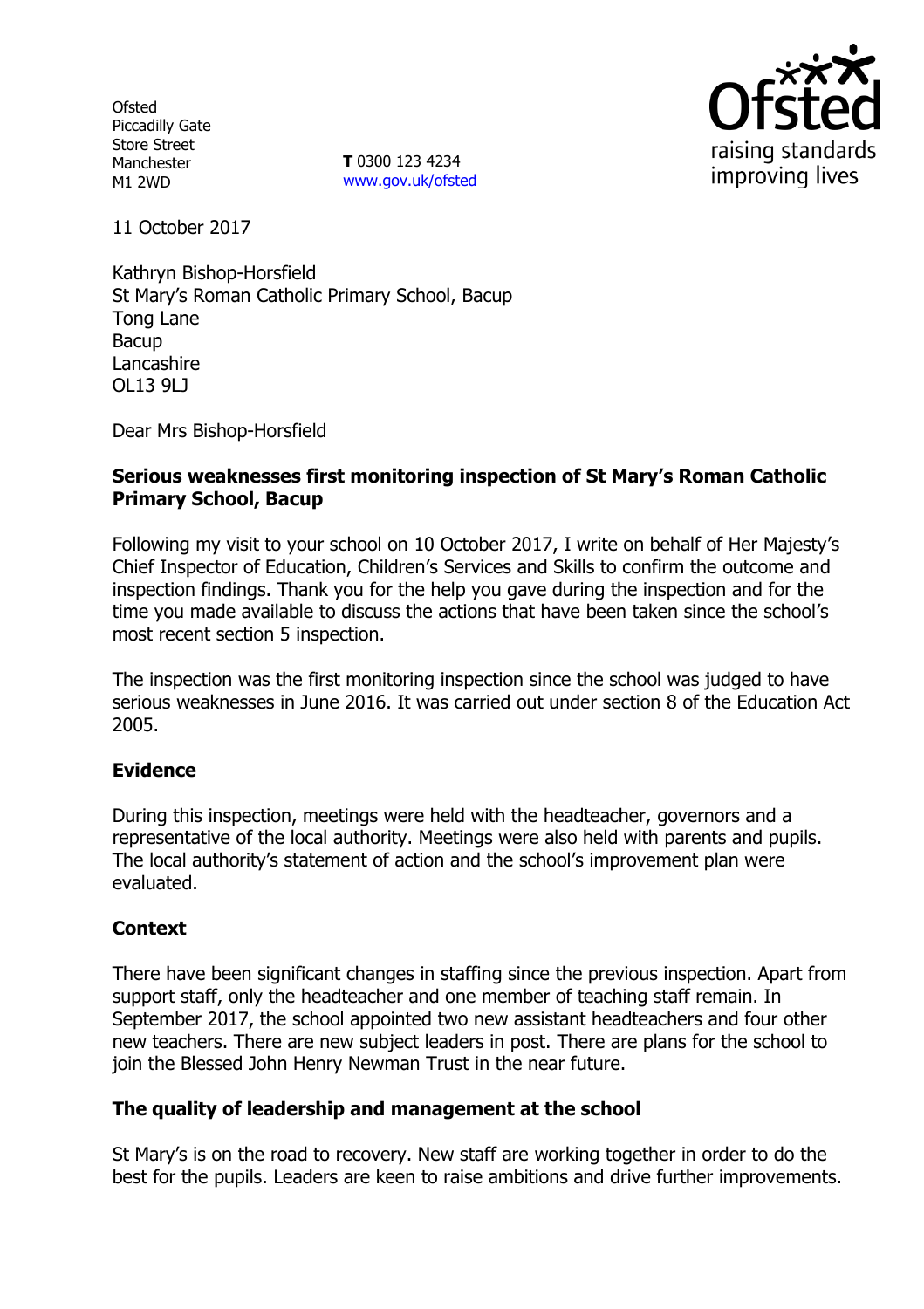

The comprehensive plans for development have underpinned recent improvements and the foundations for further success are in place. No one is under any illusion that the improvement journey will be easy or swift. Essential management procedures, such as a fit-for-purpose assessment system, and a clear understanding of what good teaching looks like at St Mary's need time to embed. The necessary changes to staffing, plus some staffing changes beyond your control, have hampered progress in the past. You and your governors have worked hard to ensure that a stable staffing structure is now in place. New teachers have a much clearer understanding of effective teaching and learning and a firm commitment to the future of the school.

Leaders work collaboratively with other local schools. This sharing of expertise is helping to drive improvement further. The newly appointed subject leaders have begun to work on their areas for development in collaboration with other leaders from local schools.

All staff currently in post share a desire for pupils to achieve well. Teachers new to post have gained a good understanding of the needs of the pupils in a relatively short space of time. Teachers recognise that the legacy of weak teaching and underachievement means that there are challenges ahead. Leaders' close checks on teaching, plus helpful advice and guidance, mean that teachers know what they need to do to improve their practice. However, the majority of staff are newly appointed and this guidance has not had time to take effect fully.

An external review of governance, which you commissioned, has helped to bring about some changes to the governing body. Structures have been reviewed and roles have been clarified. Governors are playing to their strengths and putting their expertise to good use. Governors are beginning to use their increased understanding of data to challenge leaders more effectively.

A review of the pupil premium spending, which took place in January 2017, has had a positive impact. Governors now measure the impact of this spending much more carefully. They challenge leaders effectively about the outcomes for disadvantaged pupils. The newly appointed special educational needs coordinator has reviewed the support and interventions in place for pupils who have special educational needs and/or disabilities. Leaders use, more effectively than they did previously, the new tracking system to check on the progress of disadvantaged pupils and pupils who have special educational needs and/or disabilities. However, the use of this new system is in its early stages.

Since the previous inspection, leaders have put in place additional strategies to improve attendance. These strategies have helped to improve overall rates of attendance. Overall attendance has improved and attendance in 2017 was in line with national averages. However, despite leaders' best efforts, some disadvantaged pupils still do not attend school as often as they should. This lack of attendance is hampering their progress.

Work in pupils' books shows clear improvements in presentation. Books are neat and tidy and pupils demonstrate a pride in their work. Pupils are keen to do well and are proud of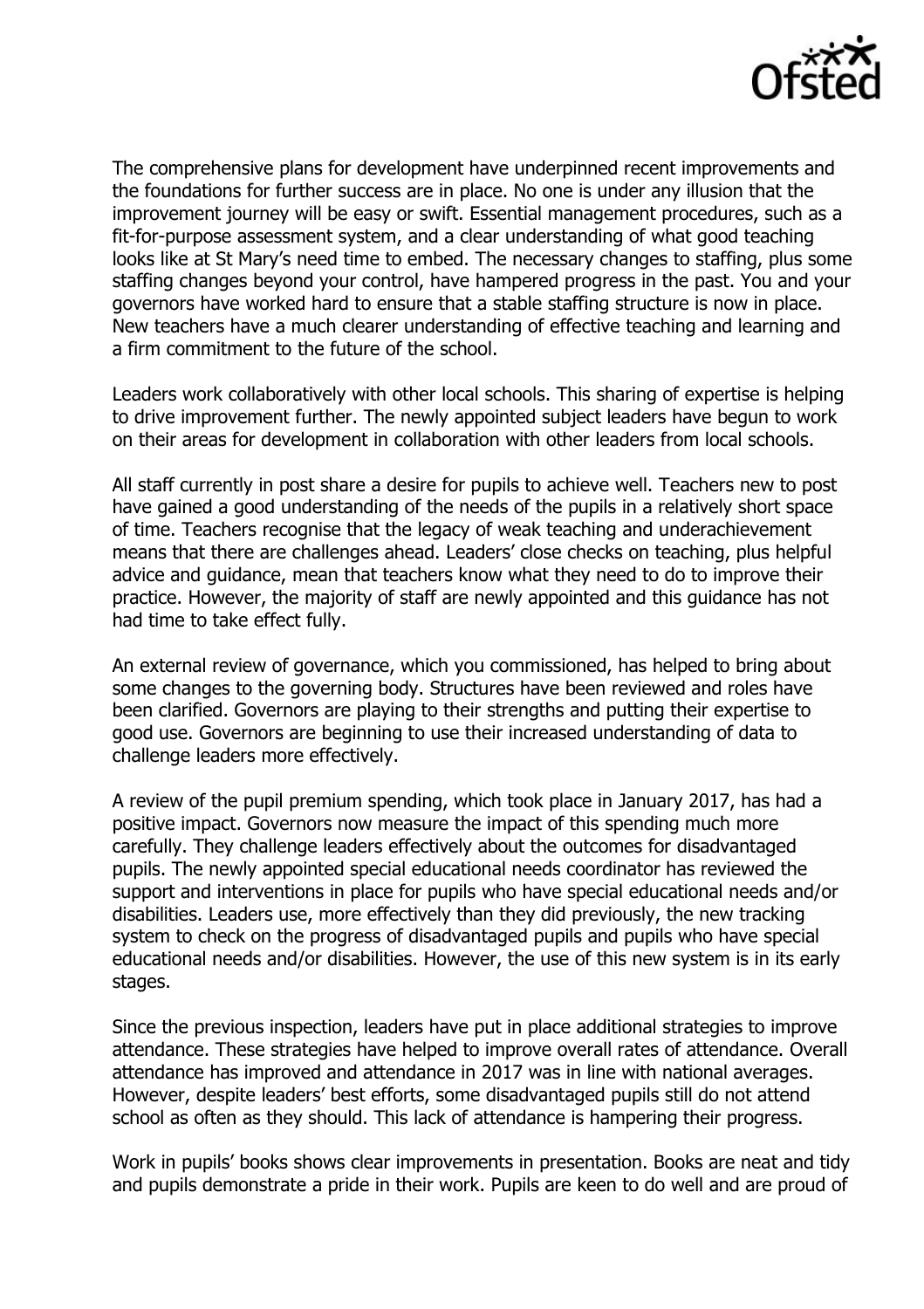

their achievements. Pupils know that they are making progress because they 'can't do something one day but can do it the next'.

Parents are supportive of the school and recognise the improvements you have made. Parents and pupils value the happy atmosphere you have created.

While there have been many improvements, some of the weaknesses that caused the school to be judged as having serious weaknesses at the last inspection still remain. During the inspection, you agreed with the concerns that I raised and have already begun to address some of these concerns. Teachers' expectations of what the most able pupils can achieve are not high enough. Consequently, these pupils do not receive sufficient challenge in lessons. Disadvantaged pupils' attainment remains below that of other pupils nationally. However, this difference is diminishing.

Pupils' outcomes in mathematics, including those for disadvantaged pupils, at the end of key stage 2 have declined. Leaders had identified this as an issue and additional work has already begun. In mathematics, current pupils have a much better understanding of basic calculation skills. This will now enable them to tackle mathematics at a higher standard. However, pupils spend too much time repeating basic calculations, which they already can do, rather than moving on to deepen their understanding through investigations and problem-solving. There are few opportunities for pupils to investigate numbers and number patterns or to explain their mathematical thinking. This hampers their progress towards the higher standard.

The focus last year on reading has paid dividends. There are promising signs of pupils making stronger progress in reading in key stage 2 than in the past. However, this is only beginning to make a small dent in the legacy of underachievement. Currently, a much greater proportion of pupils than previously are reading at the standards expected for their age. However, few pupils are reading at the higher standard. Planned work to increase the progress of the most able pupils is detailed in your plans for improvement.

The proportion of pupils reaching the expected standard at the end of key stage 1, in reading and in mathematics, has declined. These proportions are well below the national averages. In 2016 and 2017, disadvantaged pupils did not perform as well as others nationally in reading and mathematics. However, the attainment of disadvantaged pupils in key stage 1 in 2017 improved from 2016. The difference between these pupils and others nationally is diminishing in reading and mathematics.

Pupils' outcomes in the phonics screening check in Year 1 dipped in 2017. Too few disadvantaged pupils reach the expected standard. However, leaders' actions to ensure that those pupils who did not reach the expected standard at the end of Year 1 catch up are having a good effect. Consequently, more pupils leave Year 2 with a sufficient understanding of phonics to make a positive transition to key stage 2. Where pupils have not reached the expected standard by the end of Year 2, leaders have developed additional opportunities to help pupils to catch up in Year 3. It is too early to see the impact of this.